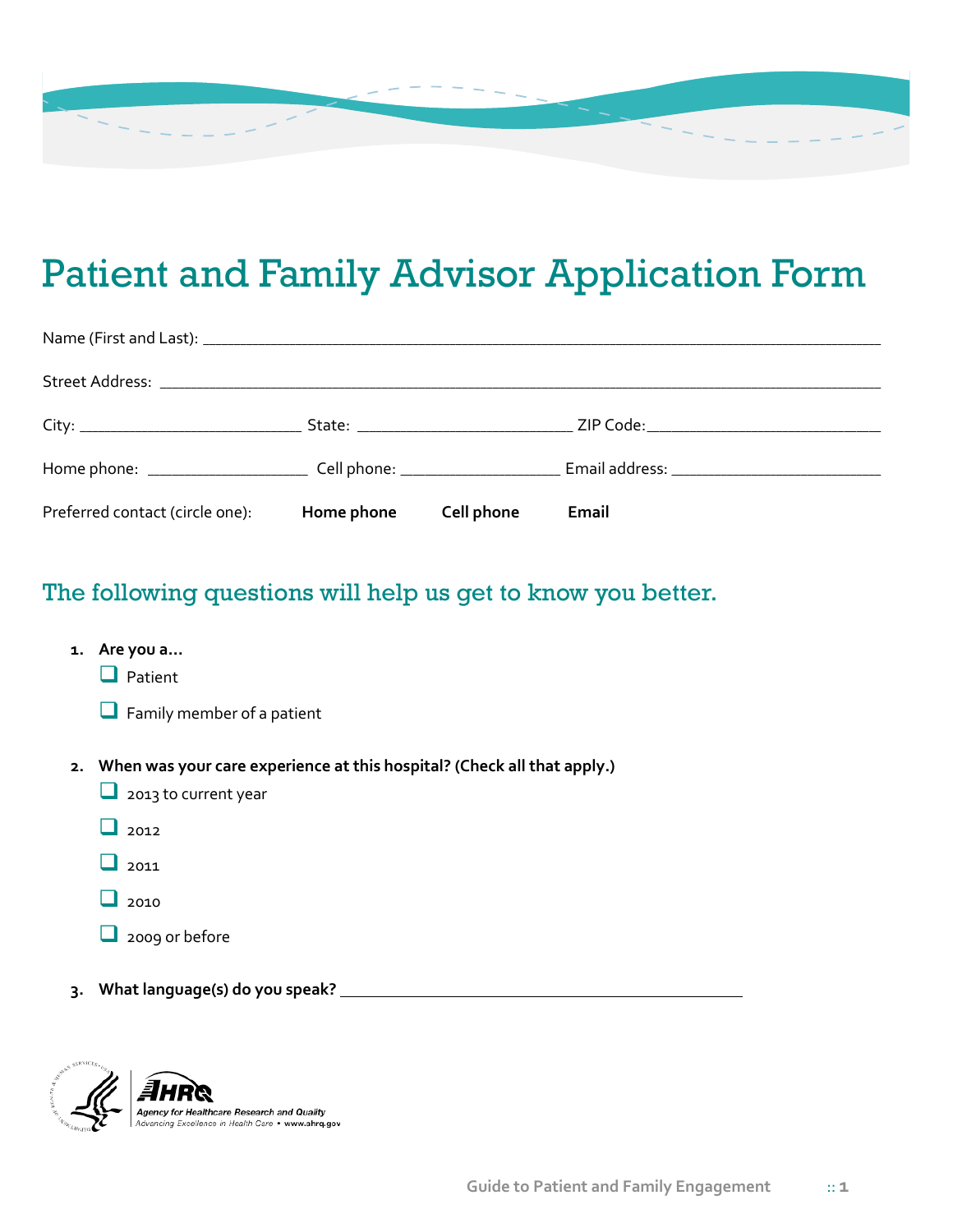**4. Which unit(s) provided care for you or your family member: (check all that apply)**

| $\Box$ [Insert name of unit] | $\Box$ [Insert name of unit] |
|------------------------------|------------------------------|
| $\Box$ [Insert name of unit] | $\Box$ [Insert name of unit] |

- **5. We recognize that our patient and family advisors have busy lives. How much time are you able to commit to being a patient and family advisor? (Check one)**
	- $\Box$  Less than 1 hour per month
	- $\Box$  1 to 2 hours per month
- $\Box$  3 to 4 hours per month
- $\Box$  More than 4 hours per month
- **6. Are you available to serve as an advisor for at least 1 to 2 years? (You can still be an advisor if you answer "no.")** 
	- $\Box$  Yes
	- $\Box$  No
- **7. How do you want to help? I want to: (Check all of your interest areas) [NOTE: Edit the list below as appropriate for your hospital's priorities]**
	- $\Box$  Serve as a member of the patient and family advisory council. Potential advisory council members should be ready to commit to serving on the council for at least 1 to 2 years. The advisory council meets once a month for 1 1/2 to 2 hours.
	- $\Box$  Help develop or review informational materials for patients and family members.
	- $\Box$  Help improve patient safety and the prevention of medical errors.
	- $\Box$  Help improve the patient and family role in care decisionmaking.
	- $\Box$  Help improve the hospital facilities (for example, patient care areas, or family resource room).
	- $\Box$  Help educate or train hospital staff and clinicians.
- $\Box$  Review procedures and provide input to improve the hospital admission process.
- $\Box$  Provide input as we implement bedside shift report, where nurses who are going off duty share information with nurses coming on duty at the patient's bedside.
- Review procedures and provide input to improve transitions in care (for example, between hospital units or discharge from hospital to home).

\_\_\_\_\_\_\_\_\_\_\_\_\_\_\_\_\_\_\_\_\_\_\_\_\_\_\_\_\_\_\_\_\_\_\_\_\_\_\_\_\_\_\_\_\_

\_\_\_\_\_\_\_\_\_\_\_\_\_\_\_\_\_\_\_\_\_\_\_\_\_\_\_\_\_\_\_\_\_\_\_\_\_\_\_\_\_\_\_\_\_

\_\_\_\_\_\_\_\_\_\_\_\_\_\_\_\_\_\_\_\_\_\_\_\_\_\_\_\_\_\_\_\_\_\_\_\_\_\_\_\_\_\_\_\_\_

Other issues (please describe):\_\_\_\_\_\_\_\_\_\_\_\_\_\_\_\_\_\_\_\_